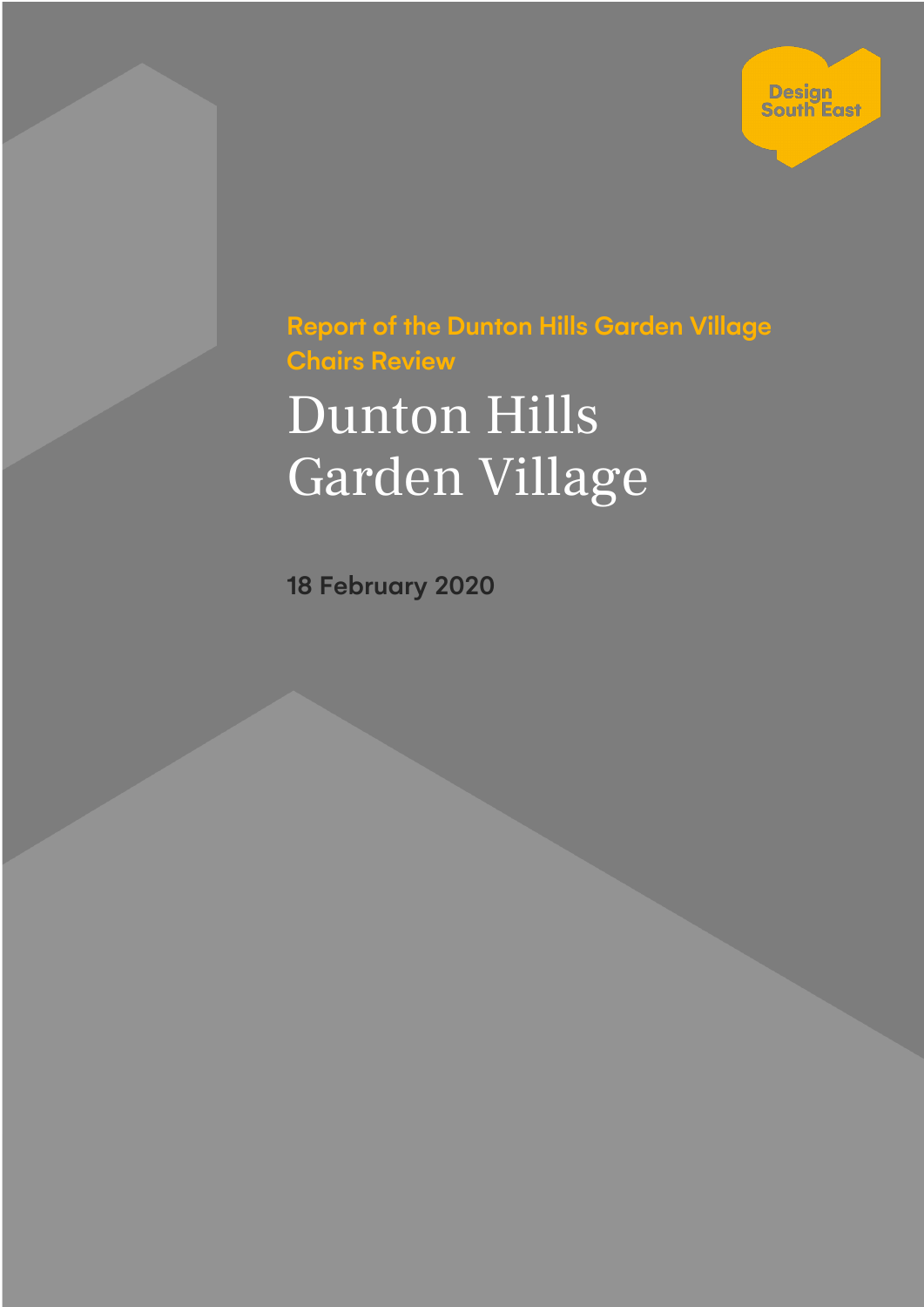# The chairs review meeting

| Reference number                  | 1178                                                                                                                                                                                                   |
|-----------------------------------|--------------------------------------------------------------------------------------------------------------------------------------------------------------------------------------------------------|
| Date                              | 7 <sup>th</sup> February 2020                                                                                                                                                                          |
| <b>Meeting location</b>           | 70 Cowcross Street, Farringdon, London, EC1M 6DG                                                                                                                                                       |
| <b>Panel members</b><br>attending | Jane Briginshaw, Housing, Architecture (Chair)                                                                                                                                                         |
| Panel manager                     | Sogand Babol, Design South East                                                                                                                                                                        |
| <b>Presenting team</b>            | Jeff Nottage, Broadway Malyan<br>Charlotte Robinson, CEG<br>David Barnes, Star Planning                                                                                                                |
| Other attendees                   | Coby Tomlins, Brentwood Borough Council<br>Phil Drane, Brentwood Borough Council<br>Justin Booij, Brentwood Borough Council<br>David Ubaka, Brentwood Borough Council                                  |
| Site visit                        | A full site visit has been conducted on multiple occasions previously.                                                                                                                                 |
| Scope of the<br>review            | This review was carried out to conclude Design South East's advisory<br>contributions to the masterplanning process. Comments were<br>maintained within the context of those made at previous reviews. |
| <b>Panel interests</b>            | Panel members did not indicate any conflicts of interest.                                                                                                                                              |
| Confidentiality                   | This report is confidential as the scheme is not yet the subject of a<br>detailed planning application. Full details of our confidentiality policy<br>can be found at the end of this report.          |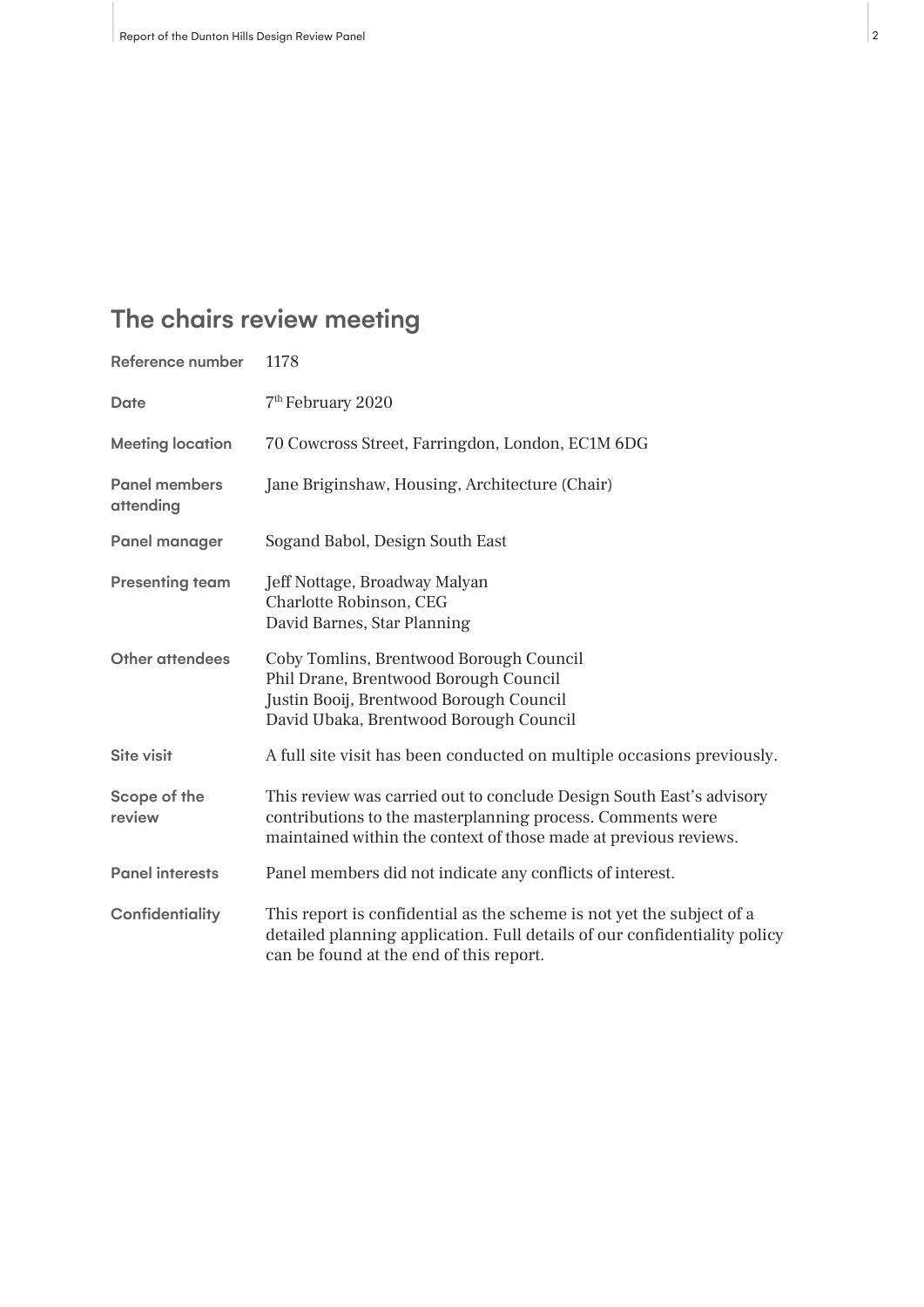## The proposal

| <b>Name</b>                        | Dunton Hills Garden Village                                                                                                                                                                                                                                                                                                                                                                                                                                                                                                                                                                                                                                                                                                                   |
|------------------------------------|-----------------------------------------------------------------------------------------------------------------------------------------------------------------------------------------------------------------------------------------------------------------------------------------------------------------------------------------------------------------------------------------------------------------------------------------------------------------------------------------------------------------------------------------------------------------------------------------------------------------------------------------------------------------------------------------------------------------------------------------------|
| <b>Site location</b>               | Dunton Hills Golf Club House, Tilbury Road, West Horndon,<br>Brentwood, Essex, CM13 3LT                                                                                                                                                                                                                                                                                                                                                                                                                                                                                                                                                                                                                                                       |
| Proposal                           | This is a proposal for a new, landscape-led garden settlement of up to<br>4,000 homes in three neighbourhoods. The vision is for a self-<br>sustaining community supported by green and blue infrastructure,<br>spaces for education, recreation, employment and culture and spatial<br>provisions to accommodate technological advances in sustainable<br>transport, including on-demand services and 'smart' facilities, as well<br>as a walkable, polycentric community with a 'central heart' and market<br>square as the primary destination for the settlement.                                                                                                                                                                         |
| <b>Planning stage</b>              | An outline application is intended for submission to the local<br>authority by the end of February.                                                                                                                                                                                                                                                                                                                                                                                                                                                                                                                                                                                                                                           |
|                                    | The Council have recently appointed HTA Design LLP to carry out a<br>detailed SPD which is programmed for adoption by October 2020.                                                                                                                                                                                                                                                                                                                                                                                                                                                                                                                                                                                                           |
| <b>Local planning</b><br>authority | <b>Brentwood Borough Council</b>                                                                                                                                                                                                                                                                                                                                                                                                                                                                                                                                                                                                                                                                                                              |
| <b>Planning context</b>            | The site is identified in the emerging Brentwood Pre-Submission<br>Local Plan 2016-2033 (Regulation 19). Consultation responses are<br>currently being processed and the plan will bear increasing weight<br>until it is adopted, which is expected to be in the third quarter of<br>2020. The development is required to deliver 2,700 homes in the plan<br>period, with an overall indicative capacity of 4,000 homes identified<br>in the longer-term. Site specific policies require necessary<br>community, employment, utility, transport and green and blue<br>infrastructure to support a community of this size, with an emphasis<br>on health and wellbeing. In addition, the site should have regard to<br>the Essex Design Guide. |
| <b>Previous reviews</b>            | This scheme was previously reviewed by Design South East on 5 <sup>th</sup><br>June, 17 <sup>th</sup> July and 9 <sup>th</sup> October 2019.                                                                                                                                                                                                                                                                                                                                                                                                                                                                                                                                                                                                  |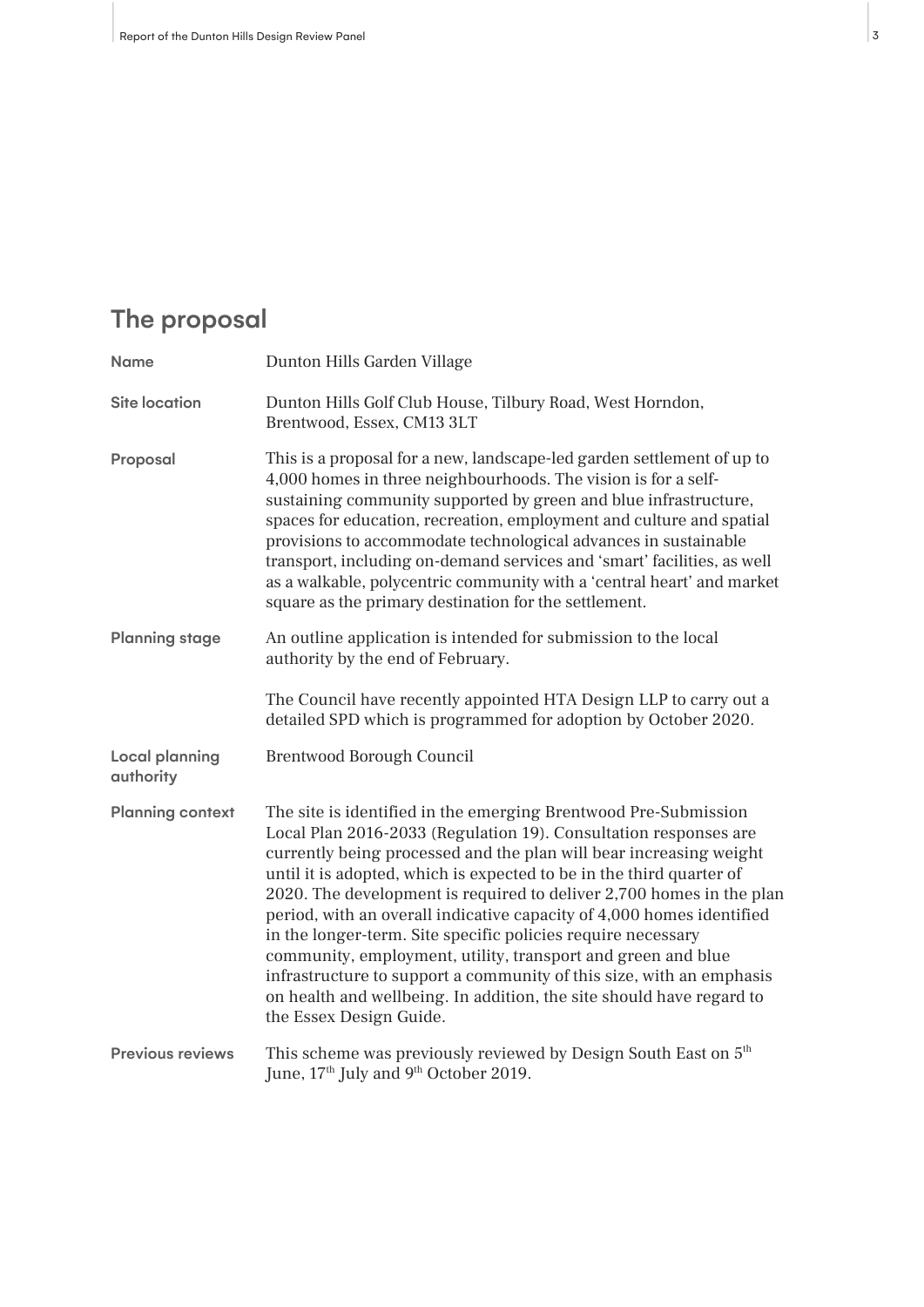## Summary

The masterplan has progressed to a broadly satisfactory standard, in view of the Council's future detailed design SPD. We are confident regarding the mobility and landscape strategy, albeit there are reservations related to coherence, distribution and integration of diverse uses, energy and sustainability.

#### 1. Structure, tone & wording

1.1. The structure of the masterplan guidance document is now more coherent, and an executive summary has been provided. Alongside refined language, the framework now has more clarity which is positive. The suitability of evocative images as part of a masterplan is questioned. These should be removed.

#### 2. Vision & coherence

- 2.1. A landscape-led masterplan based on existing qualities has been established. However, we maintain that the overall coherence of the spatial masterplan "layers" with one another is still deficient. For example, the proposal for a "flat Fanns edge" along the A128 is not consistent with the existing context nor proposed densities. The initial idea or qualities identified would have to develop into something more tailored to the location in order to be appropriate.
- 2.2. The team should develop one key drawing that captures the landscape vision and framework, as well as additional drawings to clarify how enhancement is supported and how encroachment will be controlled in the masterplan.
- 2.3. There are a number of missed opportunities, including the absence of a clear narrative explaining how masterplan caters for a cross-section of the community, for "whole life living". Within this, one idea which is lacking consideration is provisions to support independent mobility for children. Our advice is that additional "hooks" are needed in the text-based masterplan, that can ensure this dialogue is captured as the project evolves. Another missed opportunity, raised during the workshops, was the idea of linking the country parks to the north and south through the site, possibly via an additional green route through the site, or in some other conceptual way.

### 3. Mobility

3.1. The mobility strategy is robust, progressive and well-considered. We appreciate this is an evolving picture that involves multiple stakeholder input and defer to the Council's strong lead in this area.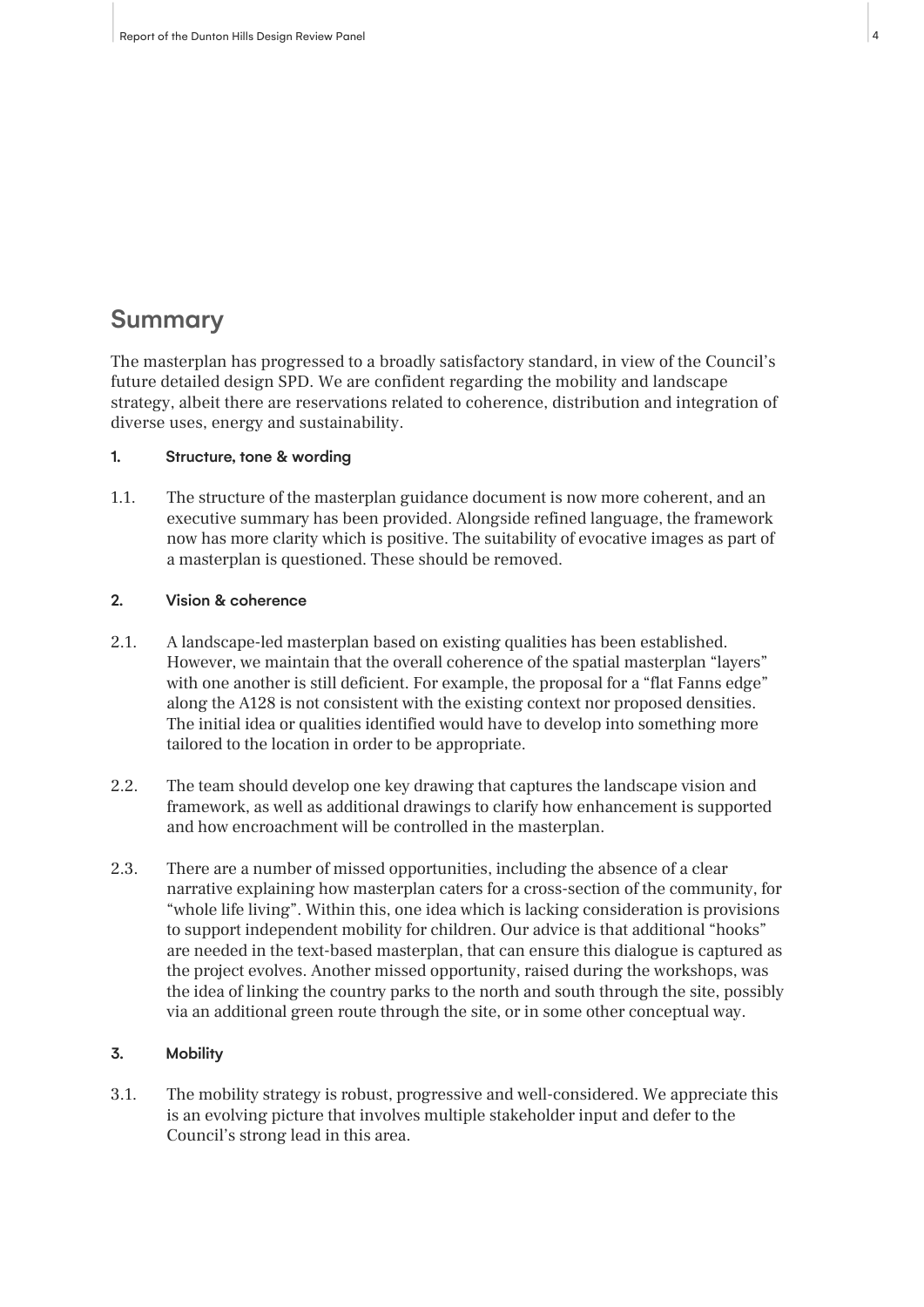## 4. Distribution & integration of uses

4.1. Our previous comments regarding the distribution of diverse uses are maintained. Notwithstanding, more can still be done on the integration of different uses with the rest of the masterplan. Albeit, we note that strong justifications were put forward by the applicant team and authority, particularly related to the gypsy and traveller provision, which is argued as rooted in the self-defined needs of the community.

#### 5. Energy & sustainability

5.1. Our previous comments regarding energy and sustainability strategy are maintained. The masterplan is aligned with baseline needs, but could be more progressive, particularly related to heating and hot water. We note that the authority aims to ensure that sustainable measures are incorporated through future strategic controls.

#### **Confidentiality**

If the scheme was not the subject of a planning application when it came to the panel, this report is offered in confidence to those who attended the review meeting. There is no objection to the report being shared within the recipients' organisations. Design South East reserves the right to make the contents of this report known should the views contained in this report be made public in whole or in part (either accurately or inaccurately). Unless previously agreed, pre-application reports will be made publicly available if the scheme becomes the subject of a planning application or public inquiry. Design South East also reserves the right to make this report available to another design review panel should the scheme go before them. If you do not require this report to be kept confidential, please inform us.

If the scheme is the subject of a planning application the report will be made publicly available and we expect the local authority to include it in the case documents.

#### Role of Design Review

This is the report of a design review panel, forum or workshop. Design review is endorsed by the National Planning Policy Framework and the opinions and recommendations of properly conducted, independent design review panels should be given weight in planning decisions including appeals. The panel does not take planning decisions. Its role is advisory. The panel's advice is only one of a number of considerations that local planning authorities have to take into account in making their decisions.

The role of design review is to provide independent expert advice to both the applicant and the local planning authority. We will try to make sure that the panel are informed about the views of local residents and businesses to inform their understanding of the context of the proposal. However, design review is a separate process to community engagement and consultation.